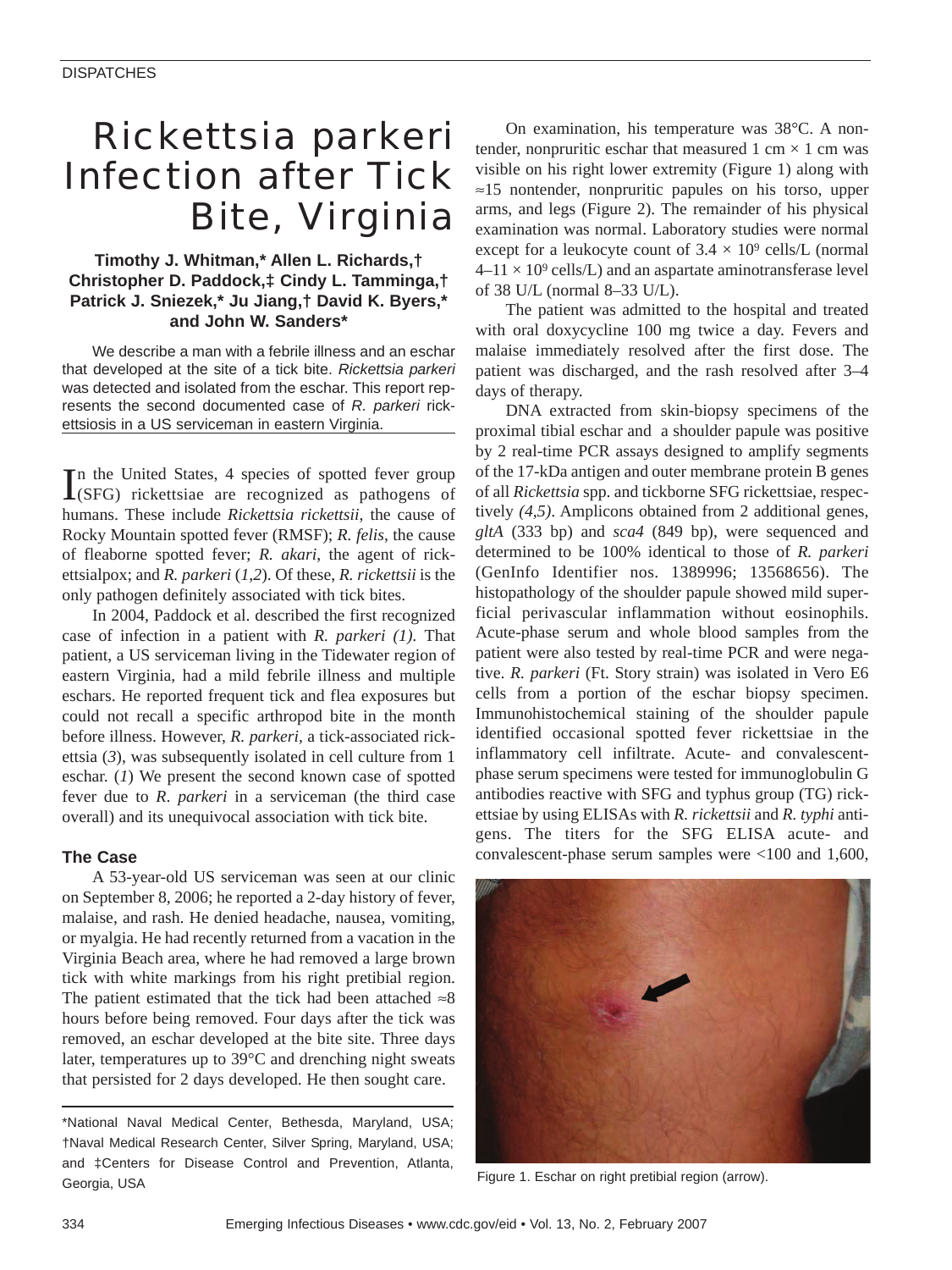

Figure 2. Multiple papules on torso and upper arms.

respectively. Both samples were negative (titer <100) for the TG ELISA.

### **Conclusions**

*R. parkeri* was first isolated in 1937 from *Amyblyomma maculatum* ticks found on cattle in the Gulf Coast region of Texas (*3*), but its role as a human pathogen was unknown. For many years investigators speculated that agents other than *R. rickettsii*, including *R. parkeri*, caused mild RMSF-like illnesses in the United States (*6*,*7*). However, the role of *R. parkeri* as a pathogen of humans was not confirmed until 2002, when *R. parkeri* was isolated from a patient with a relatively mild febrile illness and multiple eschars (*1*). Confirmed cases of *R. parkeri* rickettsiosis have been described only twice (*1*,*8*), and the prevalence of this disease is unknown; however, many cases of this infection have likely been misidentified as RMSF (*6*). Recently, Raoult and Paddock analyzed serum specimens of 15 US patients who had an earlier diagnosis of RMSF and identified 4 that reacted with a 120-kDa protein of *R. parkeri*, a finding suggestive of infection with this agent (*9*). This hypothesis is further supported by seroprevalence studies of US military personnel that showed that 10% of those tested were positive for SFG rickettsiae when a *R. rickettsii* ELISA antigen was used (*10*). Because of recognized cross-reactivity of *R. rickettsii* with antigens of other SFG rickettsiae, including *R. parkeri*, this level of serologic reactivity could represent mild, self-limited infections with other SFG rickettsiae, including *R. parkeri,* that are less virulent than *R. rickettsii*.

Our patient had a single eschar at the site of tick attachment. Although it has been presumed that ticks are involved in the transmission of this disease, this is the first clear documentation of this occurrence. The infection can apparently be transmitted within several hours of attachment because the patient was certain of the maximum interval that the tick could have been attached to a visible region of his leg. Finally, the general description of the tick matches that of *A. maculatum*, the putative vector of *R. parkeri* rickettsiosis, and this tick has been collected previously in southeastern Virginia (*11*).

*R. parkeri* is the newest member of the SFG rickettsiae in the Western Hemisphere to be conclusively associated with illness in humans (*12*). Because 2 of the 3 patients described to date were US servicemen in the Virginia Tidewater region, where thousands of military personnel are stationed, this tickborne infection has potential military relevance. Serologic tests specifically for *R. parkeri* are not widely available, and an accurate diagnosis is best made by using PCR testing of a biopsy specimen of eschars or papules. A definitive diagnosis can also be made by using cell culture isolation techniques with the same biopsy specimen, as described for other eschar-associated rickettsioses (*12*).

Clinicians should be aware of this newly noted rickettsial illness, specifically in the eastern coastal region of the United States. They should consider this diagnosis for patients with mild rickettsiosis-like illness and single or multiple eschars.

Dr Whitman is an infectious disease specialist at the National Naval Medical Center and an assistant professor of medicine at the Uniformed Services University in Bethesda, Maryland, USA. His research is focused on communityassociated methicillin-resistant *Staphylococcus aureus*.

#### **References**

- 1. Paddock CD, Sumner JW, Comer JA, Zaki SR, Goldsmith CS, Goddard J, et al. *Rickettsia parkeri:* a newly recognized cause of spotted fever rickettsiosis in the United States. Clin Infect Dis. 2004;38:805–11. Epub 2004 Mar 1.
- 2. Raoult D, Roux V. Rickettsioses as paradigms of new or emerging infectious diseases. Clin Microbiol Rev. 1997;10:694–719.
- 3. Parker RR, Hohls GM, Cox GW, Davis GE. Observations on an infectious agent from *Amblyomma maculatum.* Public Health Rep. 1939;54:1482–4.
- 4. Blair PJ, Jiang J, Schoeler GB, Moron C, Anaya E, Cespedes M, et al. Characterization of spotted fever group rickettsiae in flea and tick specimens from northern Peru. J Clin Microbiol. 2004;42:4961–7.
- 5. Jiang J, Chan TC, Temenak JJ, Dasch GA, Ching WM, Richards AL. Development of a quantitative real-time polymerase chain reaction assay specific for *Orientia tsutsugamushi.* Am J Trop Med Hyg. 2004;70:351–6.